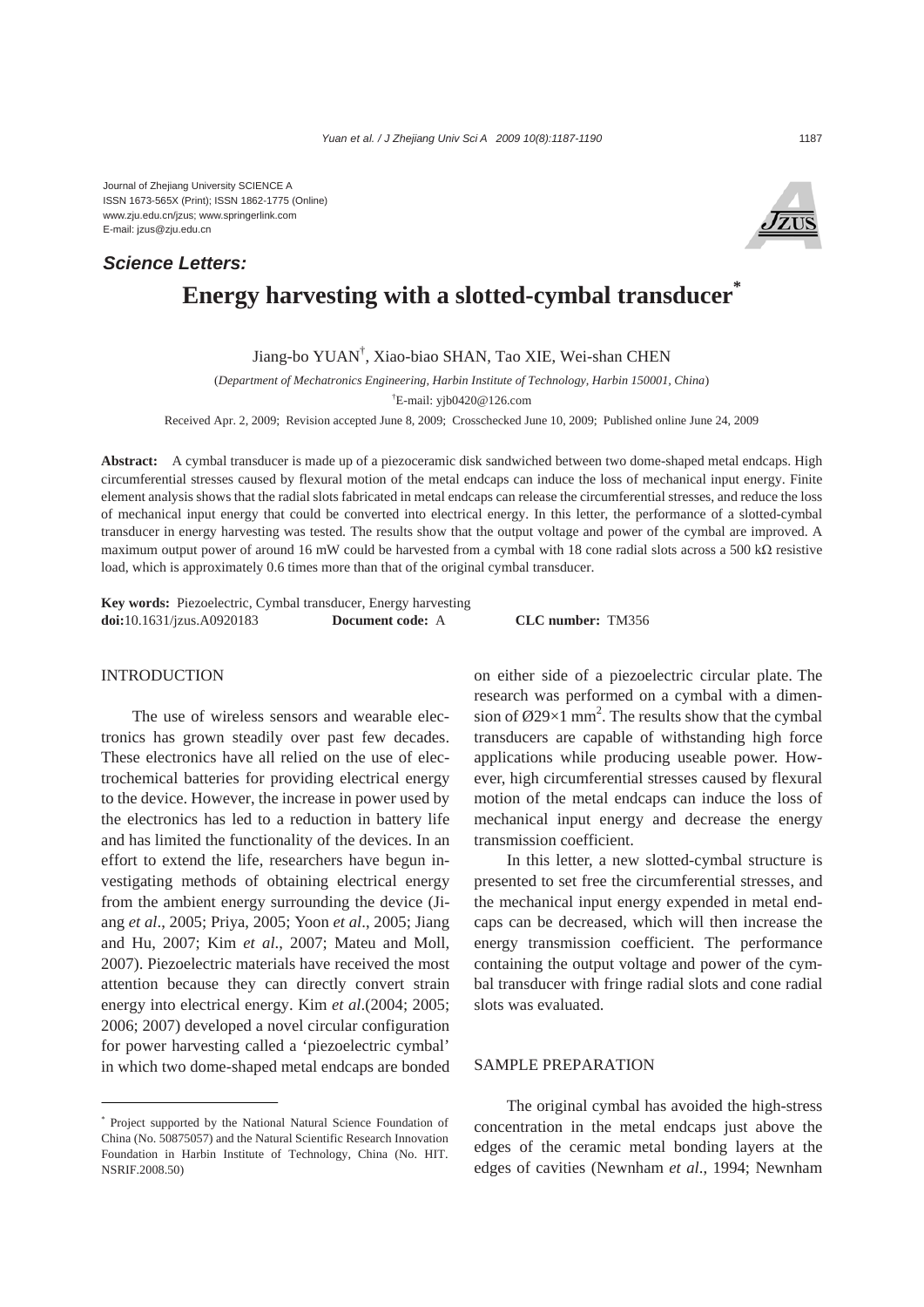and Zhang, 2001; Ke *et al*., 2004). However, finite element analysis shows that flexural motion of the metal endcaps could introduce high circumferential stresses, as shown in Fig.1a. The high circumferential stresses result in decrease in the energy transmission coefficient, because some mechanical energy is expended in the metal endcaps, which should be converted into electrical energy. Fig.1b shows that the high circumferential stresses in the metal endcaps are decreased obviously by the radial slots. Same as the non-slotted-cymbal transducer, a slotted-cymbal transducer can be easily fabricated. The only difference between them is the tailoring slots before punching. The form of slots includes fringe radial and cone radial slots, as shown in Fig.2. The metal endcaps were fabricated from phosphor bronze (Liu *et al*., 2002; Chen and Shi, 2007; Li *et al*., 2007). The piezoelectric disk was constructed by PZT5H. The metal endcaps were bonded on the piezoceramic disk by using epoxy colophony and curing at 80 °C for 6 h, and the electrical connections were made on the slotted cymbal by soldering the conductive wires at the edge of the transducer (Kim *et al*., 2006).



**Fig.1 (a) Circumferential stresses in the original cymbal under 30 N; (b) Circumferential stresses in the slotted cymbal under 30 N**



**Fig.2 (a) Schematic diagram of the original cymbal transducer; (b) Fringe radial slots in the cymbal endcaps edge; (c) Cone radial slots in the cymbal endcaps** 

PZT disk diameter, same as the diameter of brass endcaps, *Φ*=35 mm; depth of cavity, *d*<sub>c</sub>=1 mm; apex diameter of cavity, *Φ*<sub>d</sub>=7 mm; base diameter of cavity, *Φ*<sub>c</sub>=25 mm; sheet thickness of PZT disk,  $t_p = 2$  mm; sheet thickness of endcap,  $t_m = 0.5$  mm

## EXPERIMENTAL RESULTS AND DISCUSSION

Fig.3 shows the picture of experimental setup. A mechanical shaker (HEV-50) was controlled by a high-power amplifier and a function generator (HEAS-5). This shaker can provide a maximum force of 50 N in a frequency band of 5~3000 Hz. The output voltage from the slotted cymbal was measured using an oscilloscope (DS-5000). In order to avoid any interference from the noise in the surrounding environment, all experiments were performed on an isolated bench (Kim *et al*., 2004).



**Fig.3 Experiment setup: (a) shaker; (b) an arbitrary function generator and an amplifier; (c) energy harvesting circuit; (d) digital oscilloscope**

Fig.4 shows the schematic diagram of the electronic circuit. The equivalent circuit of the cymbal transducer is modeled as a current source in parallel with a capacitance *C*p (Wang *et al*., 2007). The rectification circuit including a diode rectifier bridge and a filter capacitor is used to store the electrical energy generated from the slotted-cymbal transducer, and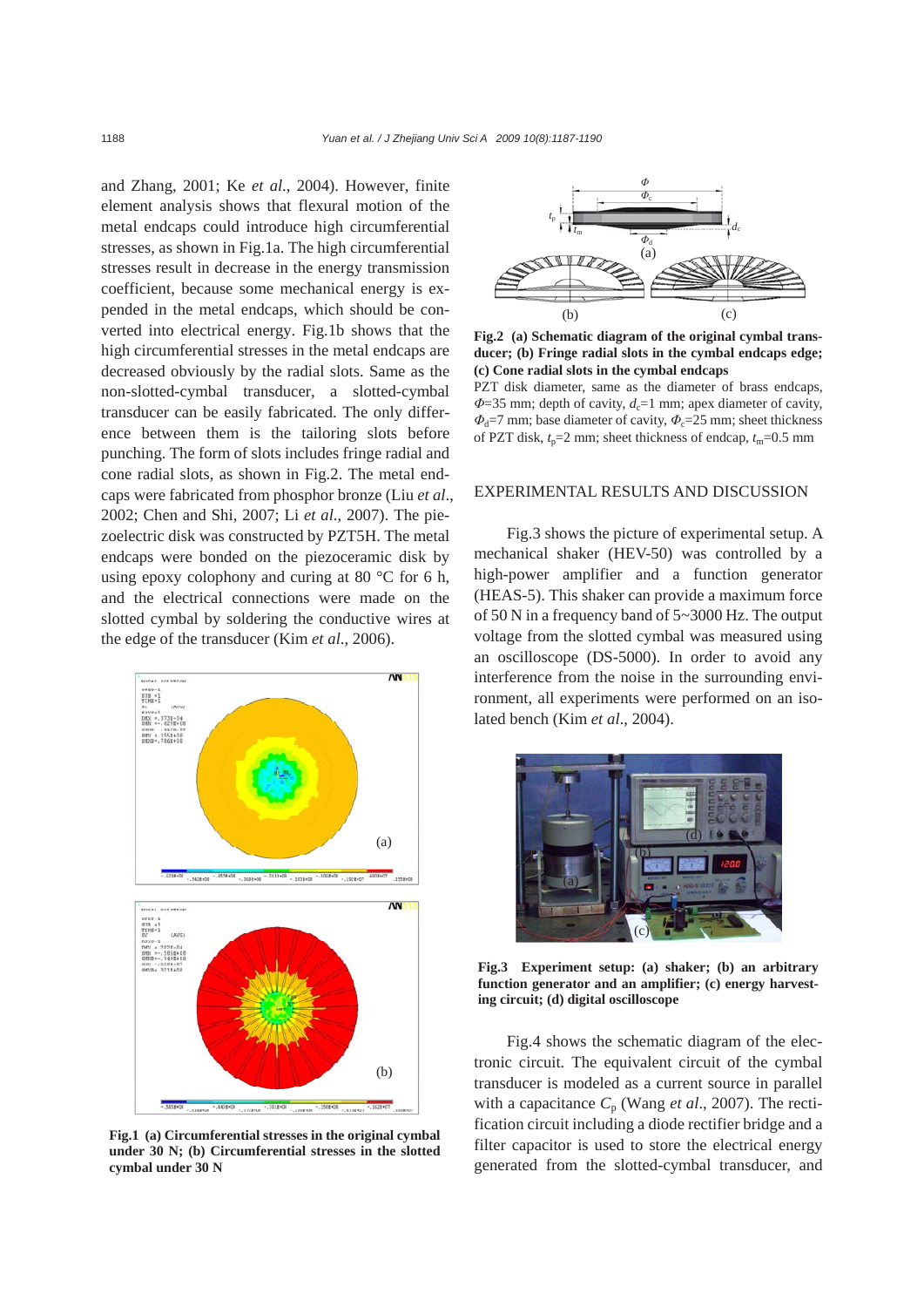the magnitude of the filter capacitor is  $10 \mu$ F. A large capacitor is selected as the storage medium because of two prime reasons: (1) a capacitor can be easily charged by various methods such as pulses of current or constant current, and (2) capacitors have an extremely long lifetime (Kim *et al*., 2006). The performance containing the output voltage and power of the cymbal transducer was measured with the circuit directly across the load resistor without any amplification (Wang *et al*., 2007). The output power would reach maximum at an optimum resistive load which is equal to the equivalent impedance of the cymbal transducer. The resonance frequency of the cymbal transducer is usually more than 10 kHz; however, it works at low frequency. The effect of slots on the resonance frequency of the cymbal transducer is



**Fig.4 Schematic diagram of the energy harvesting circuit**



ignored. In all the measurements the magnitude of the mechanical vibrations was kept constant at 120 Hz under 30 N.

Fig.5 shows the results of the cymbal with fringe radial slots as a function of the resistive load with various slots. A maximum power of around 14.5 mW can be harvested from the 18-fringe slottedcymbal transducer across a 520 kΩ resistor. It is shown that the voltage of the slotted cymbal increases with the load resistance. The voltage reaches about 112 V across the 1000 kΩ resistor. However, the output power will decrease with increase in the resistive load when the resistive load is larger than the optimum resistive load. The experimental results show that more slots cause the larger voltage and power across the same resistive load, because more slots can release more circumferential stresses and increase the energy transmission coefficient. However, too many more slots will cause difficulties in fabrication and reduce the rigidity of the cymbal metal endcaps (Ke *et al*., 2004).

Fig.6 shows the results of the cymbal transducer with cone radial slots as a function of the resistive load with various slots. A maximum power of around 16 mW can be harvested from the 18-cone radial slotted-cymbal transducer across a 500 kΩ resistive



**Fig.5 Output voltage (a) and power (b) of the fringe radial slotted-cymbal transducer as a function of resistive load with various slots**

**Fig.6 Output voltage (a) and power (b) of the cone radial slotted-cymbal transducer as a function of resistive load with various slots**